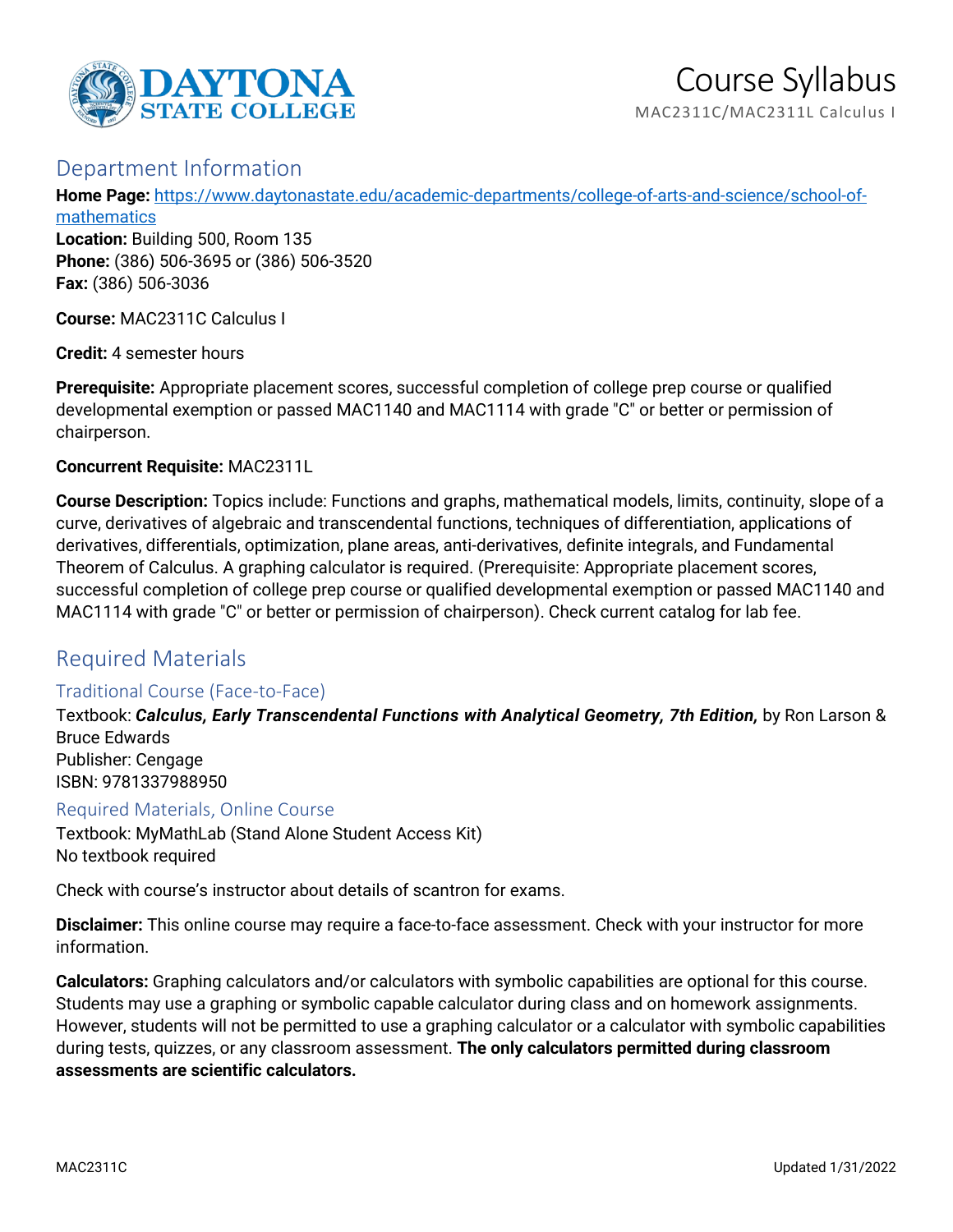# Student Learning Outcomes *(General Education Skills)*

*This course also helps develop the general education skill of (1) critical/creative thinking; (2) communication; (3) cultural literacy; and (4) information and technical literacy.*

After successful completion of this course, the student will be able to:

- 1. Evaluate one- and two-sided limits graphically. *(1, 2, 4)*
- 2. Evaluate one- and two-sided limits using algebraic techniques. *(1, 2, 4)*
- 3. Use the epsilon-delta definition of a limit. *(1, 2, 4)*
- 4. Determine the intervals over which a function is continuous and points where a function is discontinuous. *(1, 2, 4)*
- 5. Evaluate limits at infinity. *(1, 2, 4)*
- 6. Apply the concept of an infinite limit. *(1, 2, 4)*
- 7. Find the derivative of algebraic functions using the limit definition of a derivative. *(1, 2, 4)*
- 8. Use the product and quotient rules of differentiation. *(1, 2, 4)*
- 9. Use the chain rule for differentiation. *(1, 2, 4)*
- 10. Use implicit differentiation. *(1, 2, 4)*
- 11. Find the slope of a tangent line to a graph. *(1, 2, 4)*
- 12. Recognize indeterminate forms and apply L'Hospital's Rule. *(1, 2, 4)*
- 13. Solve application problems using position, velocity, and acceleration. *(1, 2, 4)*
- 14. Solve related rates applications. *(1, 2, 4)*
- 15. Use the definitions and interpretations of critical points and points of inflection. *(1, 2, 4)*
- 16. Use the first derivative test and second derivative test to find relative extrema. *(1, 2, 4)*
- 17. Use the first derivative to determine the intervals over which a function is increasing or decreasing. *(1, 2, 4)*
- 18. Use the second derivative to determine intervals over which a function is concave up or concave down. *(1, 2, 4)*
- 19. Use information from the first derivative, second derivative, and limit behavior to sketch the graph of a function. *(1, 2, 4)*
- 20. Use derivatives to solve optimization applications. *(1, 2, 4)*
- 21. Find the anti-derivatives of basic functions and their inverses. *(1, 2, 4)*
- 22. Find anti-derivatives by using substitution. *(1, 2, 4)*
- 23. Manipulate the limit definition of a definite integral. *(1, 2, 4)*
- 24. Apply the Fundamental Theorem of Calculus to evaluate definite integrals. *(1, 2, 4)*
- 25. Find derivatives and associated antiderivatives of logarithmic functions of any base, exponential functions of any base, and the inverse trigonometric functions. *(1, 2, 4)*

## Course Chapter and Sections Covered

| <b>Chapter</b> | Sections               |
|----------------|------------------------|
| 2              | 2, 3, 4, 5             |
| 3              | 1, 2, 3, 4, 5, 6, 7    |
| 4              | 1, 2, 3, 4, 5, 6, 7, 8 |
| 5              | 1, 2, 3, 4, 5, 6, 7, 8 |
| 7              |                        |

# Grading Scale and Policy

For more detail on the course grading policy and procedure, you must contact the course's specific instructor.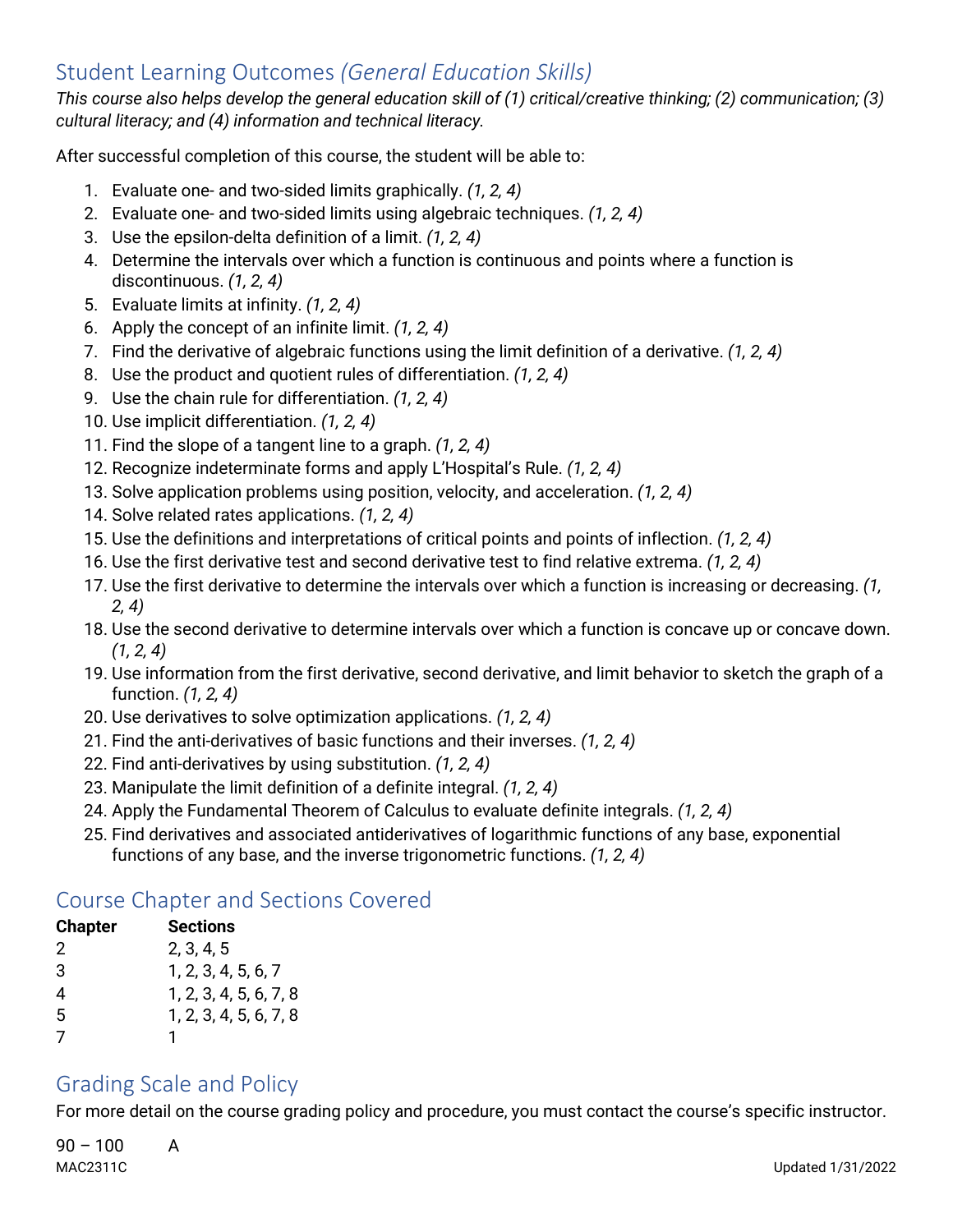| $86 - 89$ | B+ |
|-----------|----|
| $80 - 85$ | В. |
| $76 - 79$ | C+ |
| $70 - 75$ | C. |
| $60 - 69$ | D  |
| Below 60  | F  |

### Grades

Students may access their final grades by logging onto [my.daytonastate.edu,](https://my.daytonastate.edu/) clicking on My Academics, then My Classes, and finally View My Grades.

# Classroom Policies

**Disclaimer:** This syllabus has been constructed to be as complete as possible, but I reserve the right to alter policies, procedures, and the syllabus as needed with notification to students. Please utilize the course shell in Falcon Online regularly as any changes to the syllabus will be posted there.

**How to Proceed Through the Course:** Students should plan to have three hours of study time per week for each credit hour of class time. Example: When taking a typical 3-credit hour course, students should plan to spend at least 9 hours per week doing coursework and studying for that course regardless of the mode of delivery (online, hybrid, face-to-face).

**Communication:** College email is the official and primary internal communication method of Daytona State College. Employees and admitted students are assigned a Daytona State College email account which serves as the primary mechanism for official communication between College employees and registered students.

**Children/Non-Enrolled Individuals in Class:** Individuals who are not registered in the course are not permitted in the class when in session.

**Attendance:** Students who stop attending this class will be withdrawn from the class and receive a final grade of W1 (Withdrawn). Attendance includes participating in online or face-to-face environments as required.

**Classroom Etiquette:** All students should be on time for class. Attend to your needs before entering the room. Students who come late or leave during the class are a distraction to both the instructor and other students. The use of cellular phones and other electronic devices is also a distraction. Please ensure electronic devices are off (or silenced). If an emergency arises, please be courteous to your fellow students and leave quietly. Finally, cell phones, watch alarms, etc. are strictly prohibited during classroom assessment.

**Audit:** Auditing a course means that you wish to attend the classes, but do not wish to receive a grade. It is school policy that no audit will be approved after the drop/add period has ended.

**Incomplete Grade:** A grade of "I" will only be given at the end of this course when the instructor deems that the student has satisfied each of the following:

- 1. Has completed a minimum of 75% of the course work and made every effort to pass the course which includes having a record of good class attendance.
- 2. Has provided the instructor with a legitimate and documented reason for not being able to complete the course work by the end of the semester.
- 3. Has requested in writing from the instructor a grade of "I" prior to the last class period of the semester.
- 4. Has a mathematical chance to pass the course.

If this math course is a prerequisite for another math course, you may not be able to register for that math course until the incomplete is satisfied and a grade is entered.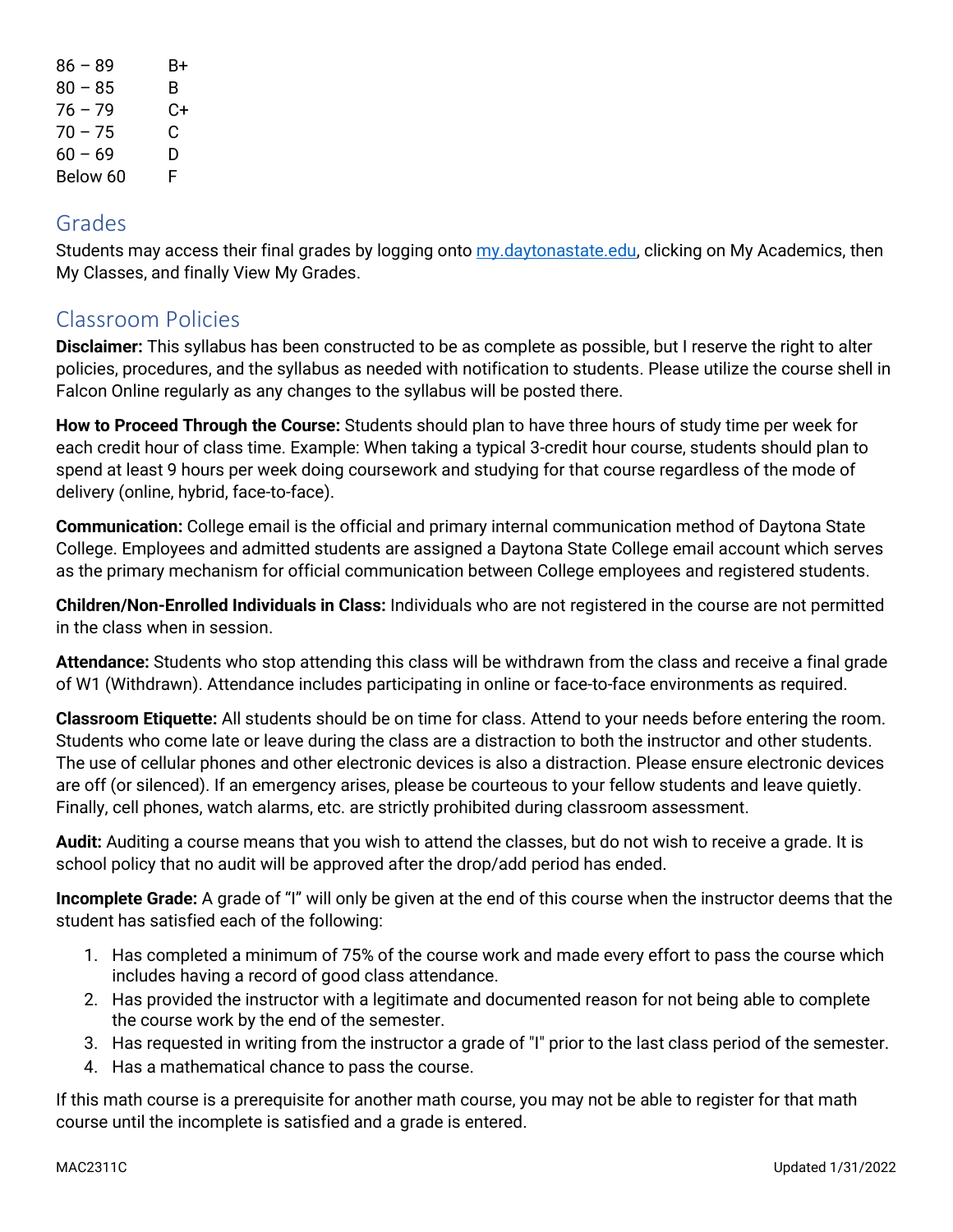It is the responsibility of the student to complete the remaining assignments before the incomplete automatically converts to the grade of F, which is 45 days following the end of the term in which the I grade was assigned.

A grade of "I" is only intended for students with unforeseeable circumstances which will result in them not being able to complete the course during the current semester.

**Class Withdrawal Process:** Students can withdraw from this class prior to the date listed in the Academic Calendar. It is not necessary to have approval from the instructor to withdraw from the course, but you should discuss the situation with the instructor prior to any action. Many times, issues and concerns can be resolved with communication. Please review the Refund/Repayment Policy in the current college catalog and check with the [Financial Aid](https://www.daytonastate.edu/financial-aid) office to determine how the withdrawal might affect your current and future financial aid eligibility. The steps for withdrawal from a class can be found on the [Student Falcon Self-Service InfoGuide](https://library.daytonastate.edu/student-falcon-self-service/home) (https://library.daytonastate.edu/student-falcon-self-service/home) under Drop Classes.

**Reinstatement Procedures and Instructions:** Students who are dropped from a class due to non-payment, nonattendance, or other process and wish to be reinstated should make a request following the Class [Reinstatement Procedure](https://www.daytonastate.edu/enrollment-information/index.html) (https://www.daytonastate.edu/enrollment-information). Students are advised to speak with Enrollment Services to ensure the reason for the drop is resolved.

**Student Rights & Responsibilities:** Students are responsible for reading and following all college policies outlined in the current Student Handbook. Some of the most important are summarized below. The Handbook can be accessed on the [Student Resources](https://www.daytonastate.edu/student-resources) webpage (https://www.daytonastate.edu/student-resources) under the Student Resources left navigation menu.

**Sensitive Materials:** Course content aims to enable students to reach course goals and objectives. As such, students may be introduced to a wide range of topics and ideas that differ from familiar understandings and beliefs. Some content may be considered sensitive or offensive or disturbing (or all the above) by some students.

**Recording:** Students may record video or audio of a class lecture for a class in which the student is enrolled for their own personal educational use. A class lecture is defined as a formal or methodical oral presentation as part of a college course intended to present information or teach enrolled students about a particular subject.

Recording class activities other than class lectures, including but not limited to lab sessions, student presentations (whether individually or part of a group), class discussion (except when incidental to and incorporated within a class lecture), clinical presentations such as patient history, academic exercises involving student participation, test or examination administrations, field trips, private conversations between students in the class or between a student and the faculty member, is prohibited. Invited guest speakers may be recorded with their consent. Recordings may not be used as a substitute for class participation and class attendance and may not be published, posted, or shared without the written consent of the faculty member. Failure to adhere to these requirements may constitute a violation of the Student Code of Conduct.

**Academic Integrity:** To preserve academic excellence and integrity, the College expects you to know, understand, and comply with the Academic Integrity Policy, which prohibits academic dishonesty in any form, including, but not limited to cheating and plagiarism. The grades you earn must be based upon your own work and must accurately reflect your own knowledge and skills.

An instructor who finds that a student has violated Academic Integrity may apply an academic consequence ranging from a zero percent for the assignment, up to and including failure for the entire course. Violations may be reported to the academic department chair for review and/or referred to the Judicial Affairs for appropriate disciplinary resolution. Visit the [Student Services Departments](https://www.daytonastate.edu/student-service-departments) page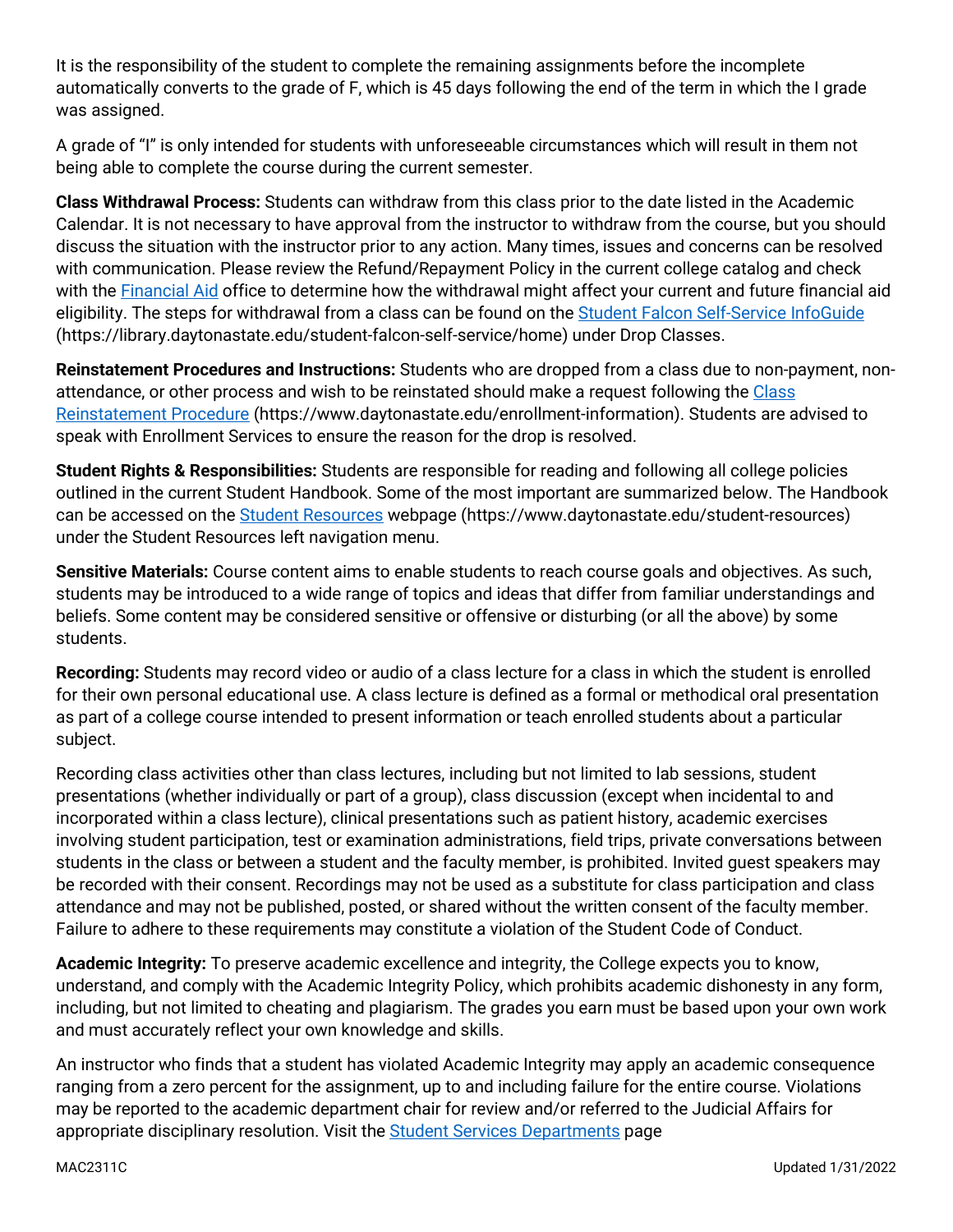(https://www.daytonastate.edu/student-service-departments) for more information about Academic Integrity and the appeal process.

**Honor Pledge:** "I, as a member of the DSC community, pledge that I will neither give nor receive unauthorized aid in my work nor will I present another's work as my own, nor will I tolerate anyone who does." View the Student Handbook for more information.

### Forms of Academic Dishonesty

**Cheating:** Cheating can be defined as: receiving or giving unauthorized assistance on a quiz, test, exam, paper, or project or unauthorized use of materials to complete such; collaborating with another person(s) without authorization on a quiz, test, exam, paper, or project; taking a quiz, test, or exam for someone else or allowing someone else to do the same for you.

**Plagiarism:** Plagiarism can be defined as: submitting work in which words, facts, or ideas from another source are used without acknowledging that the material is borrowed whether from a published or unpublished source. For specific information on how to document information from other sources, students should check with their instructors, academic departments, or a recognized writing manual, such as MLA or APA.

**Self-plagiarism:** When students turn in the same assignment for two different classes, they are selfplagiarizing. This rule also applies to sections of an assignment. Not only does 'repurposing' assignments deny students the opportunity to learn, but also it is not fair according to the college's standards. Because of this, self-plagiarizing is coined 'double-dipping,' which leads to devaluation of grades and therefore, a devaluation of the College. Daytona State College prohibits self-plagiarism.

**Online Academic Integrity Violations:** These violations include but are not limited to the following: sharing your Falcon Online password, working on an assignment with someone else when it is supposed to be done on your own, looking at someone else's work while taking a quiz or exam, using a cell phone to share quiz or exam information, revising a paper that was found on the Internet, or submitting a paper purchased form a website.

**Fabrication:** Fabrication can be defined as listing sources in a bibliography that one did not actually use in a written assignment; presenting false, invented, or fictitious data/evidence in a written assignment.

**Other Academic Misconduct:** Other Academic Misconduct might include, but is not limited to:

- In a testing situation, conduct, such as, looking at a classmate's test, talking to a classmate, or leaving the classroom without the instructor's or proctor's permission.
- Obtaining help while taking online tests or quizzes in the form of another person consultation, Googling for answers, texting, or using other social media.
- Obtaining part or all of a test by theft/purchase OR selling /giving part of all of a test to someone else.
- Soliciting someone to impersonate you online or in a classroom setting.
- Entering an office or building for the purpose of changing a grade on a test, assignment, or in a grade book or for the purpose of obtaining a test.
- Altering or attempting to alter academic records of the College which relate to grades; being an accessory to same.

**Microsoft Office:** Microsoft Office 365, with 1TB of OneDrive storage, is available to enrolled Daytona State College students. Students are provided a college email address that serves as the student's official source for college communication. In addition to email, Office 365 provides students with shared calendars, the ability to create and edit documents online, team sites, and other collaboration tools. Whether you work on a PC, Mac, tablet, or phone, you will have a consistent experience across all your devices. The service includes online versions of Word, PowerPoint, Excel, Teams, OneNote, and OneNote Class Notebook. For more information about Office 365, visit the **Help Desk** webpage (https://www.daytonastate.edu/help-desk/) and click on Office 365.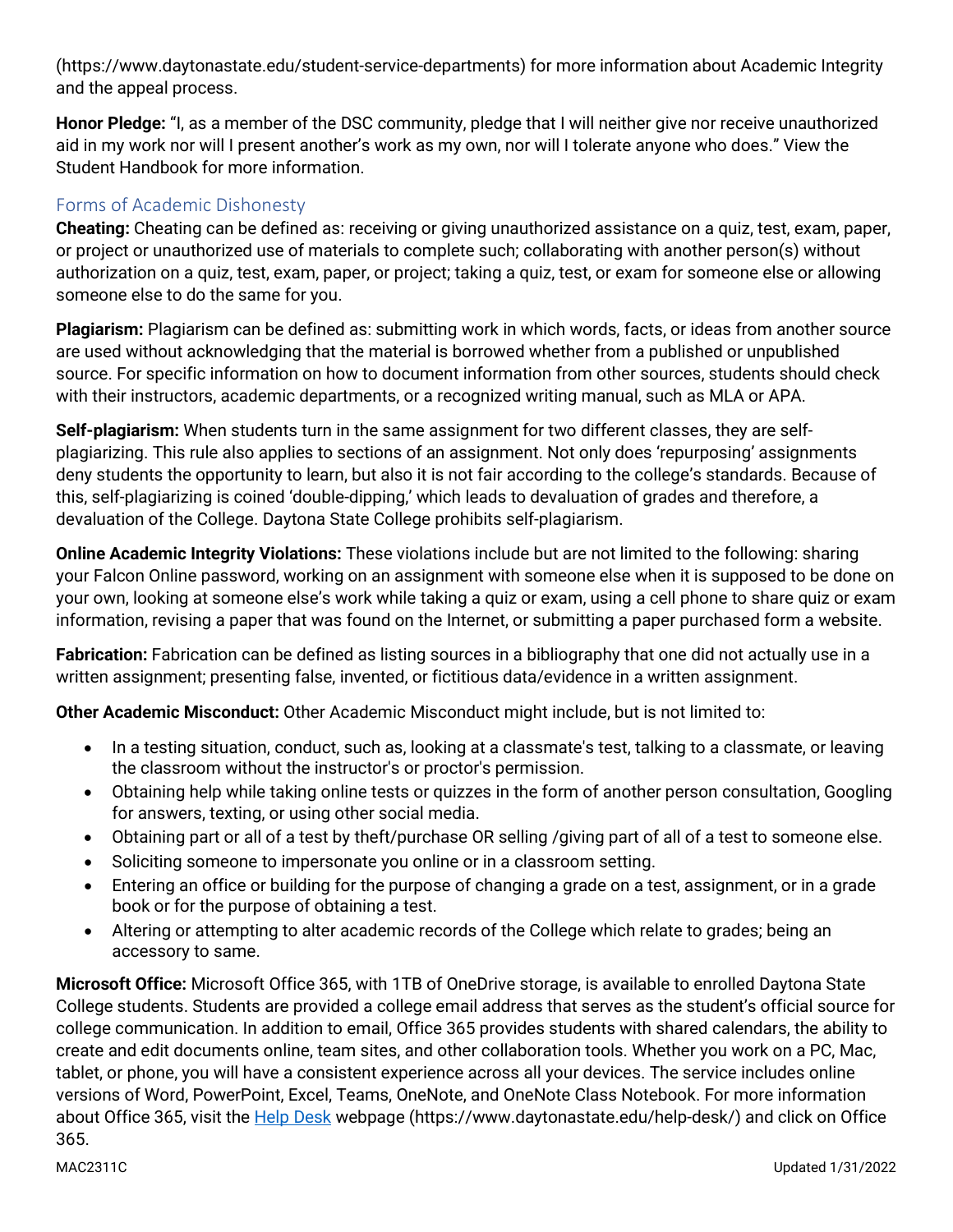**Student Evaluation of Instruction:** Every semester for every course, you have the opportunity to give your instructors feedback on your experiences in class. Instructors use your feedback to make informed decisions about how they teach their courses. Understanding student perceptions and experiences is a part of how we improve teaching across the college. Student evaluations of instruction are also an important element of the faculty evaluation process, which is why collecting a broad, representative, and valid data set is important. What this means is the more students who participate, the better the feedback.

You'll receive email with instructions near the end of the semester. You have about two weeks before the evaluation window closes. You can find the Course Evaluation window for each semester in the Academic Calendar on Daytona State College's website menu under Academics. Your course evaluation link is unique, and evaluations are anonymous. Additionally, evaluations are anonymous, and instructors only see summaries after grades are posted.

**Class expectations:** This is a college credit course. All papers and communications related to the course must be written using proper grammar, spelling, and punctuation. Abbreviations, phrases, et cetera, that may be acceptable in emails between friends or on discussion boards outside of this course are not acceptable.

Any written communication received without following the standards of proper English will adversely affect your grade. This course also helps develop the general education skills of critical thinking, computation, and computer literacy.

**Student Rights & Responsibilities:** Students are responsible for reading and following all college policies outlined in the current Student Handbook. The Handbook can be accessed on the [Student Resources](https://www.daytonastate.edu/student-resources) webpage (https://www.daytonastate.edu/student-resources) under the Student Resources left navigation menu.

# Support Services

**Counseling and Accessibility Services:** Counseling and Accessibility Services (CAS) provides tools and resources to students with documented disabilities. Students who self-disclose a disability and provide the required documentation to the CAS Office can receive confidential and reasonable accommodations to assist in their academic success. If you need accommodations, please contact the CAS Office at (386) 506-3038.

To call Florida Relay dial 7-1-1 or the appropriate toll-free number: 1-800-955-8771 (TTY), 1-800-955-8770 (Voice). Counseling Services are available on campus to help students by providing confidential short-term counseling and linking them to local community mental health professionals for long-term assistance when needed. Please call (386) 506-3038 for more information. Visit the [Counseling and Accessibility Services](https://www.daytonastate.edu/student-service-departments/counseling-accessibility/) webpage (https://www.daytonastate.edu/student-service-departments/counseling-accessibility/) for more information.

**Veterans:** If you are currently serving or have ever served in the U.S. Military, please feel free to visit the Veterans Center in the Building 100, Room 205 for any assistance or phone (386) 506-3653. Please visit the [Veterans Services](https://www.daytonastate.edu/veterans-services) webpage (https://www.daytonastate.edu/veterans-services) for more information.

**Academic Support Center:** The Academic Support Centers (ASC) assist students on every campus to achieve their potential by providing the resources they need to become successful, independent learners. Visit the [Academic Support Center](https://www.daytonastate.edu/library-and-tutoring/academic-support-center/index.html) webpage (https://www.daytonastate.edu/library-and-tutoring/academic-supportcenter/) for more information or email [ASC@DaytonaState.edu.](mailto:ASC@DaytonaState.edu)

**Writing Center:** For assistance with all stages of the writing process, please visit the [Writing Center](https://www.daytonastate.edu/library-and-tutoring/writing-center/) webpage (https://www.daytonastate.edu/library-and-tutoring/writing-center/). Appointments are recommended.

**Library and Research Services:** The Daytona State Library offers a variety of services and resources to support your academic success. Visit the [library website \(](https://library.daytonastate.edu/index)https://library.daytonastate.edu) to learn more.